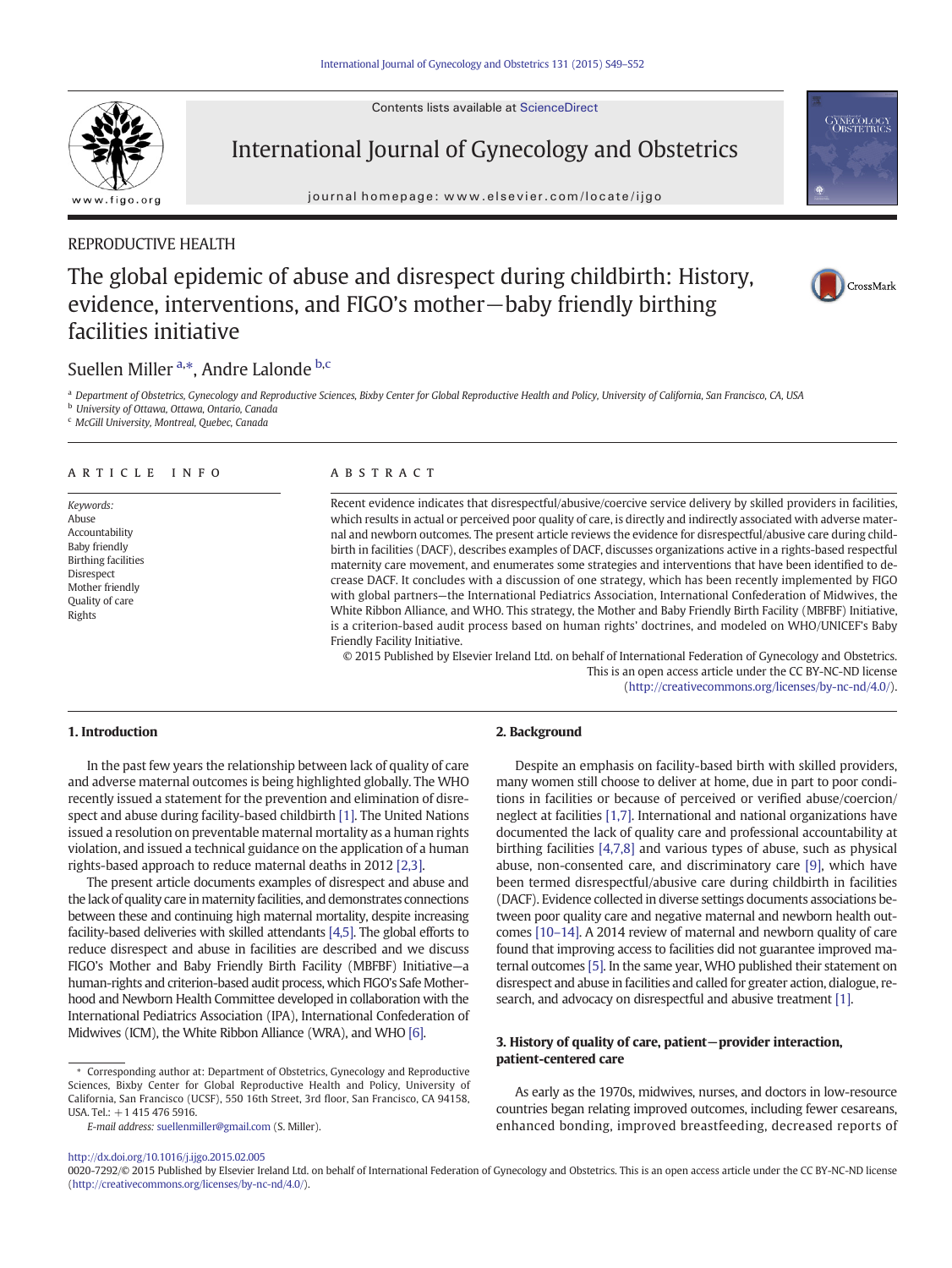stress after birth, and reduced need for operative deliveries, when women had companions during labor and birth, were treated as equals in the birth process, and were allowed to hold and breastfeed their babies immediately after birth. Midwifery education and practice emphasized the concept of respect and compassionate care in childbirth [\[15\]](#page-3-0). Even emergency procedures, such as those described in the American College of Nurse-Midwives' "Life Saving Skills Manual for Midwives" [\[16\]](#page-3-0) included not only the steps to performing lifesaving functions, but caveats about the importance of gentleness and always explaining procedures and rationales for procedures to the woman and her family.

In the context of woman-centered reproductive health, "quality of care," became shorthand for not only improving physical standards of care and skills, but also of interpersonal relationships between healthcare workers and women with reproductive health needs. Quality of care was sometimes framed in a human rights perspective, particularly after the 1994 International Conference on Population and Development in Cairo, Egypt [\[17\]](#page-3-0), where the human rights of girls and women, and the concepts of rights and dignity were strengthened in the context of reproductive health and health care [\[18,19\]](#page-3-0).

# 4. Human rights and maternity care

This human rights lens failed to focus as rapidly on abuses during childbirth or links between adverse maternal outcomes and abusive practices and lack of quality of care. In 2000, women's rights to dignity and respect in childbirth became acknowledged in Latin America where, following a Birth Humanization Conference in Brazil, the Latin American and Caribbean Network for the Humanization of Child Birth (RELACAHUPAN) was founded [\[20\]](#page-3-0).

In 2003, Miller et al. [\[21\]](#page-3-0) noted paradoxically high rates of maternal mortality in the Dominican Republic, despite 98% facility delivery by skilled attendants, high literacy rates, and well-developed transport systems. In this multidisciplinary, multisite qualitative assessment, observers found these conditions in the labor ward of the largest referral hospital: "Women were not informed of the results of their examinations. Women with complications labored together with those labeled 'normal' in the one large, brightly lit and noisy ward. Some women were naked, most were lying on bare plastic mattresses, the one sheet having been soiled with urine, feces, or drenched in amniotic fluid. There was no privacy, no dignity, and no attempt to honor the human and reproductive rights of the laboring women" [\[21\]](#page-3-0).

Study results demonstrated that DACF, poor quality of care, and lack of accountability were contributors to preventable maternal mortality.

## 5. Categories of DACF

Since that time, much has been done to document DACF, leading to a categorization of the types of DACF conceptualized by Bowser and Hill [\[9\]](#page-3-0) in their USAID Translating Research into Action Project (TRAction) Report. The seven categories formulated are shown in Table 1, along with DACF examples. Categories of abuse may overlap; for example, the provider electing to perform an unnecessary episiotomy and not asking for the woman's consent would be considered non-consented care and physical abuse. If this is performed in an open delivery ward without privacy curtains, than it is also non-confidential care. The White Ribbon Alliance has noted that the categories of abuse occur along a continuum from subtle discrimination to overt violence [\[22\].](#page-3-0)

#### 6. Groups and agencies working in DACF and recent publications

The concept of DACF is so recent, that definitions of disrespect/abuse and even quality of care are still being formulated [\[23,24\]](#page-3-0). Work is underway to create definitions of DACF by varied organizations, which are also working toward consensus on evidence-based interventions to decrease DACF. Some of these agencies include the White Ribbon

| Abuse category                                         | Example                                                                                               |
|--------------------------------------------------------|-------------------------------------------------------------------------------------------------------|
| Physical abuse                                         | Hitting, roughly forcing legs apart, fundal pressure<br>for normal delivery                           |
| Non-consented care                                     | No informed consent for procedures, such as when<br>provider elects to perform unnecessary episiotomy |
| Non-confidential care                                  | No privacy (spatial, visual, or auditory)                                                             |
| Non-dignified care                                     | Humiliation by shouting, blaming, or degrading                                                        |
| Discrimination based on<br>specific patient attributes | HIV status, ethnicity, age, marital status, language,<br>economic status, educational level, etc.     |
| Abandonment of care                                    | Facility closed despite being 24/7, or if open, no                                                    |
|                                                        | staff can or do attend delivery                                                                       |
| Detention in facilities                                | Not releasing mother until bill is paid                                                               |

<sup>a</sup> Adapted from Bowser and Hill [\[9\].](#page-3-0)

Alliance, Columbia University's Averting Maternal Death and Disability's and Ifakara Health Institute's STAHA Project, Harvard's Hansen Project, USAID/Jhpiego's Maternal and Child Health Integrated Program (MCHIP), Respectful Maternity Care (RMC), and others working across many countries.

Most of these groups have statements rooted in human rights doctrines; including the White Ribbon Alliance [\[22\]](#page-3-0) and the International MotherBaby Childbirth Initiative (IMBCI) [\[25\],](#page-3-0) which each have human rights-based guidelines and steps for providing humane practices promoting optimal birth. The IMBCI has rights-based demonstration projects in Quebec, Canada and Uruguay.

Further, these groups recognize that underlying etiologies of DACF can lie in abuse of healthcare providers in facilities. Provider demoralization related to weak health systems and shortage of human resources and professional development opportunities led Kenyan midwives to observe that many nurses and midwives had difficult personal situations, they were underpaid, had to commute long distances to work, and often received no breaks during their work [\[9\].](#page-3-0)

DACF studies are summarized in the evidence synthesis of Bohren et al. [\[4\]](#page-3-0), which served as a basis for the WHO 2014 DACF statement [\[1\]](#page-3-0). A series of papers was published in 2014 in BMC's Reproductive Health Series, summarizing the evidence for lack of quality of care in maternal and newborn health [\[12\]](#page-3-0), including a review of facility-level inputs for improvement [\[26\]](#page-3-0).

The work on DACF is continuing to grow. In 2014, Freedman and Kruck [\[27\]](#page-3-0) contextualized the global definition of disrespectful care to include care that local consensus finds undignified or humiliating. Furthermore, in 2015, Bohren et al. [\[28\]](#page-3-0) used a mixed-methods systematic review of evidence on DACF and expanded Browser and Hills' typology [\[9\]](#page-3-0) to include not only interpersonal interactions, but systemic failures at health systems and health facility levels.

# 7. Links between DACF, low quality of care, and negative maternal and newborn outcomes

The links between negative maternal and newborn outcomes and DACF are both direct and indirect. DACF indirectly affects outcomes because women who have previously experienced DACF or who have heard of others who have may avoid delivering in facilities, even if they have complications. DACF directly affects outcomes when women are ignored or abandoned during labor or birth and deliver unattended. One case from the Dominican Republic noted a woman in a facility for over 24 hours, but no-one noted that fetal heartbeats were absent or that she had a ruptured uterus [\[21\].](#page-3-0)

#### 8. Strategies for eliminating DACF

Numerous attempts are currently underway at a number of levels: community, civil society, individual providers, professional associations, district level facilities, and at highest levels of national, regional, and international policy making. Many of the interventions are multifactorial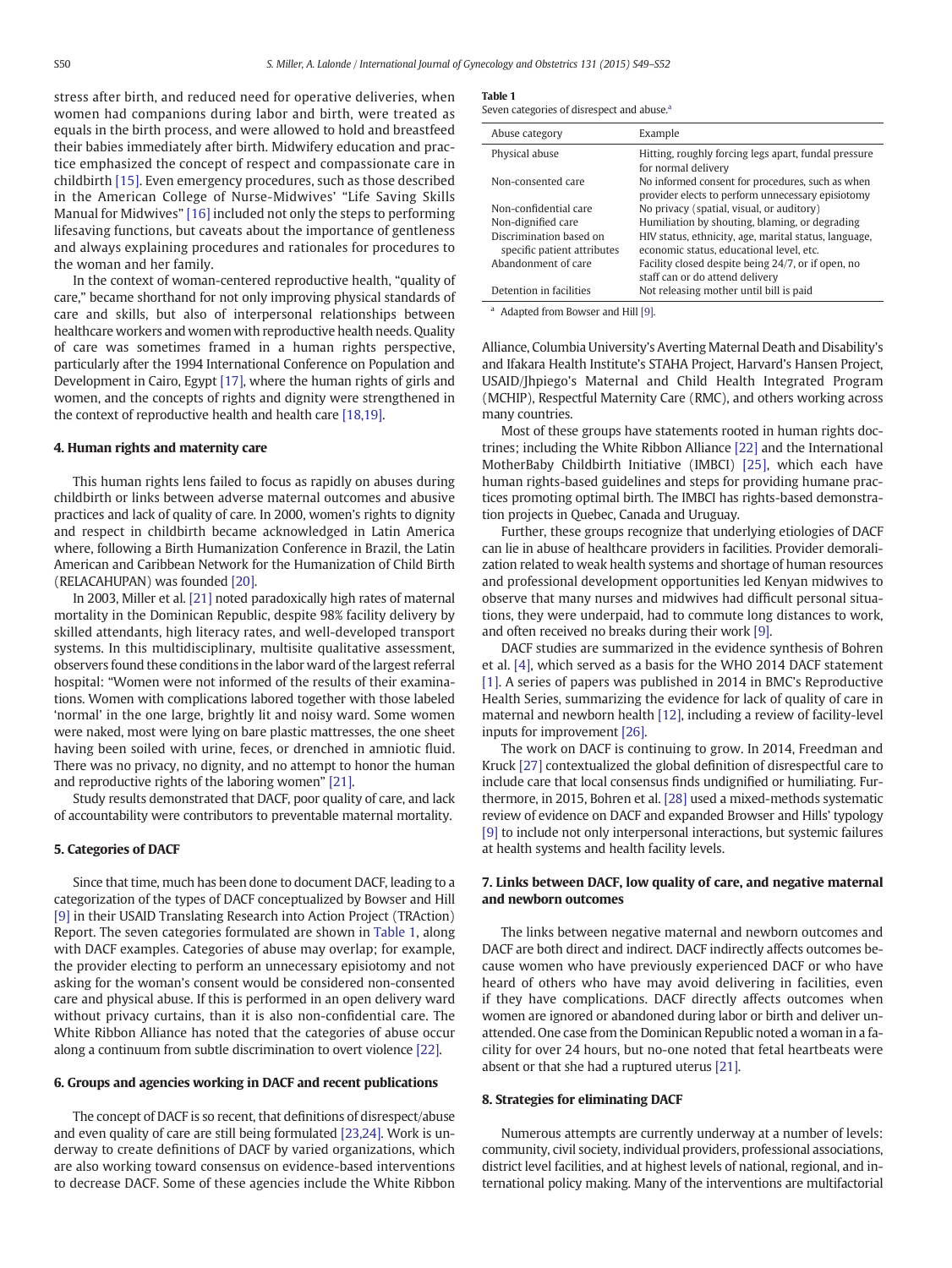and reach across stakeholder groups; others aim at single groups or certain aspects of the continuum of DACF. Jhpiego's RMC country experiences categorize these strategies and interventions into various approaches and/or health system levels: advocacy, legal approaches, health facility, educational and training programs, community, research, monitoring, and evaluation [\[20\]](#page-3-0).

# 9. Strategies for professional associations to effect facility-level changes to eliminate DACF

A thorough review of these strategies is beyond the scope of this paper; we focus on strategies for professional associations at the facility level. Such strategies include training, awareness raising, values clarification, supportive supervision, and criterion-based audits, which are objective, systematic analyses of the quality of care measured against a set of criteria of best practice [\[23\].](#page-3-0)

## 9.1. Rights-based, criterion-based audits

The certification process of the MBFBF includes criterion-based checklists and, even more importantly, observations of care delivery. Thus, the MBFBF process can serve as both a tool for certification as well as an approach for quality improvement. The criteria used for certification as an MBFBF are rights-based. FIGO, ICM, WRA, IPA, and WHO developed the MBFBF initiative in response to findings that low quality of care and DACF are violations of women's human rights and are intrinsically linked to poor maternal and neonatal outcomes [\[6\].](#page-3-0) One of the major human rights documents that supports the MBFBF initiative is the WRA's Charter on the Universal Rights of Childbearing Women [\[22\]](#page-3-0), which raises awareness of childbearing women's rights and clarifies links between human rights and quality of care.

#### 10. FIGO, ICM, WRA, IPA, and WHO MBFBF initiative

FIGO believes that every woman has the right to a positive birth experience and to compassionate care from knowledgeable, skilled providers. Professional associations and facilities should provide the best evidence-based quality of care, and provide women with dignity, privacy, information, supportive care, pharmacological or nonpharmacological pain relief, and choice of birthing companion(s), without abuse, financial extortion, or differential care based on age, ethnicity, or marital, HIV, financial status, etc.

The FIGO, ICM, WRA, IPA, WHO Mother and Baby Friendly Birthing Facilities Initiative states, whereas:

- Every woman has the right to be treated with dignity and respect by facility staff regardless of background, health, or social status, this includes, but is not limited to, women who are young, older, single, poor, uneducated, HIV positive, or a minority in her community.
- The gap between rates of maternal and newborn mortality of women with access to quality care and those without access to quality care is unacceptable.
- Every woman has the right to a positive birth experience and to dignified, compassionate care during childbirth, even in the event of complications.
- Every woman and every newly born baby should be protected from unnecessary interventions, practices, and procedures that are not evidence-based, and any practices that are not respectful of their culture, bodily integrity, and dignity.
- A woman's ability to have a health delivery outcome and to care for her newborn is significantly influenced by a positive birthing environment.

Table 2 summarizes the criteria and indicators for qualifying a facility as mother and newborn friendly.

#### Table 2

Summary of criteria and indicators for qualifying a facility as mother and newborn friendly.<sup>a</sup>

| Criteria                                                                          | Indicators                             |
|-----------------------------------------------------------------------------------|----------------------------------------|
| Adopt preferred positions in labor for<br>women and provide food and<br>beverages | Written policy and implementation      |
| Non-discriminatory policy for                                                     | Implementation of guidelines for       |
| HIV-positive women, family                                                        | HIV-positive women, family planning,   |
| planning, and youth services                                                      | and youth services                     |
| Privacy in labor/delivery                                                         | Curtains, walls, etc.                  |
| Choice of birthing partner                                                        | Accommodation of partners              |
| Culturally competent care                                                         | Training, posters, policies            |
| No physical, verbal, emotional, or                                                | Written policy, display Chart of Human |
| financial abuse                                                                   | Rights                                 |
| Affordable cost, free maternity care                                              | Costs in line with national guidelines |
| No routine practice                                                               | Evidence-based interventions           |
| Nonpharmacological and                                                            | Training on pain relief                |
| pharmacological pain relief                                                       |                                        |
| Skin-to-skin mother $-$ baby care,                                                | Provide combined care for mother/baby, |
| breastfeeding                                                                     | breastfeeding                          |

<sup>a</sup> Reproduced with permission from FIGO et al. [\[6\].](#page-3-0)

#### 10.1. Criteria

A FIGO, ICM, WRA, IPA, WHO mother–baby friendly birthing facility:

- 1. Offers all birthing women the opportunity to eat, drink, walk, stand, and move about during the first stage of labor and to assume the position of her choice/comfort during the second and third stages, unless medically contraindicated.
- 2. Has clear, nondiscriminatory policies and guidelines for the treatment and care of HIV-positive mothers and their newborns, as well as policies for counseling and provision of postpartum family planning, and youth-friendly services.
- 3. Provides all mothers with privacy during labor and birth.
- 4. Allows all birthing women the comfort of at least one person of her choice (e.g. father, partner, family member, friend, and traditional birth attendant as culturally appropriate) to be with her throughout labor and birth.
- 5. Provides culturally competent care that respects the individual's customs, nonharmful practices, and values around birth, including those women who experience perinatal loss.
- 6. Does not allow physical, verbal, emotional, or financial abuse of laboring, birthing, and postpartum women and their families.
- 7. Provides care at affordable costs in line with national guidelines and assures financial accountability and transparency. Families will be informed about what charges can be anticipated and how they might plan to pay for services. Families must be informed if any additional charges apply for complications. Health facilities should have a process for payment that does not include detention of the woman or baby. Refusal of care for the mother or the baby because of inability to pay should not be permitted.
- 8. Does not routinely employ practices or procedures that are not evidence-based, such as routine episiotomy, induction of labor, or separating mother and baby care etc., consistent with international guidelines and action plans. Each birthing facility should have the capacity, staff, policy, and equipment to provide neonatal and maternal resuscitation, minimize the risk of infection, provide prompt recognition and prevention/treatment of emergent maternal and neonatal needs, have established links for consultation and prospectively planned arrangements for stabilization and/or transport sick mothers or sick/premature infants.
- 9. Educates, counsels, and encourages staff to provide both nonpharmacological and pharmacological pain relief as necessary.
- 10. Promotes immediate skin-to-skin mother/baby contact and actively support all mothers to hold and exclusively breastfeed